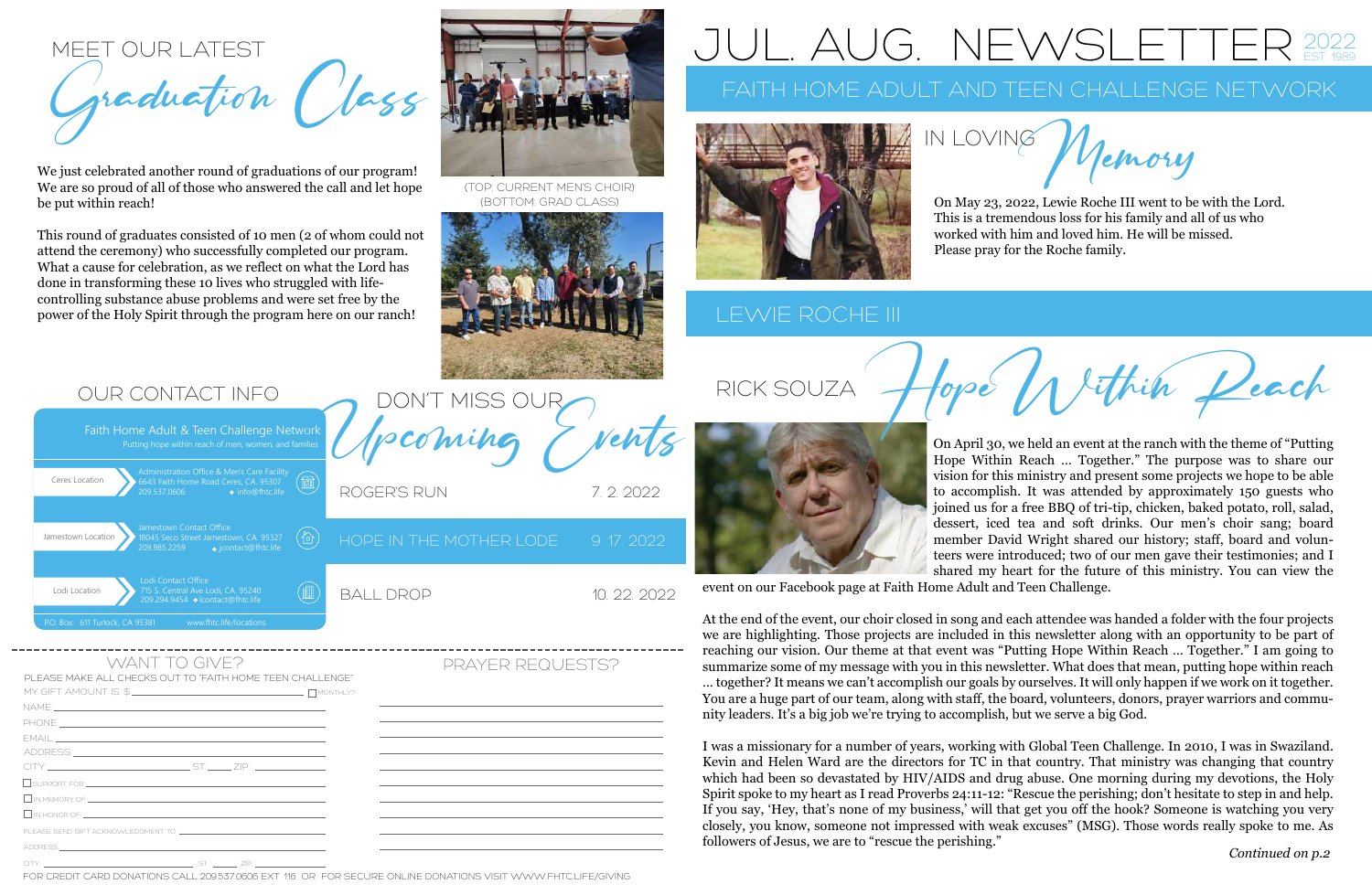My name is Daniel Henefin. I am 61 years old. I graduated from FHATC on 5-21-22 along with nine other men. It was a great day, and I was amazed at the way everyone cheered for me.

I have two brothers and three sisters, and I am the second from the youngest. My mom and dad stayed married and homelife was good. When I was 12 my dad was killed when he was crushed at work by a bulldozer. My life changed that day. I became very angry and bitter. It consumed me. I quit school as a freshman and went to work and became rebellious and driven by work. I worked as a carpenter for 25 years.

When I was younger, I knew God. There was baseball, snow skiing, water skiing, but life changed, and you had to work hard to have anything. I was living at home when my mom dropped dead at age 36 from a brain aneurism. It was so traumatic, and my anger grew.

I got married at age 38 and am still married. My wife is 20 years older than me. We became separated when I had to put her in a care facility because of her health. That was three years ago. I was broke and out of work because I had worked at Orchard Supply Hardware for 10 years and they went out of business. It was at that time I became homeless. Out of desperation I picked up a pipe and began to use meth. After six months I put it down and contacted Homeless Navigators and they directed me to Faith Home Adult Teen Challenge.

I didn't like it here and didn't really like people. But eventually my heart began to change. I have given my heart to the Lord. I have a job at a local church and the pastor trusts me. It is building trust in myself, people and God. Finally, I am finding the peace and calm I have been looking for since my dad died 49 years ago.

On the plane during my return to America, I read an article about a book called *Shadow People*, by Roseville, California journalist Scott Thomas Anderson. He had spent months riding with police and probation officers in Amador and Calaveras Counties. I purchased the book and went to hear him speak. The experience was quite an eyeopener for him. He spoke of the fraud, identity theft, burglary, domestic violence, elder abuse, child abuse, trafficking, assault, murder, divorce, destruction and devastation of families—all drug- and alcohol-related. It was an eyeopener for me also. This was happening in my own backyard. What was I doing to "rescue the perishing"?

I accepted this position and started as CEO and Executive Director in March 2017. There has been a great legacy built by this ministry, but only the surface has been scratched. Our area of responsibility is comprised of seven counties: Amador, Calaveras, Tuolumne, San Joaquin, Stanislaus, Merced and Madera. The combined population is over 1,950,000. Statistics tell us about 8% of the population is struggling with substance abuse, which would be approximately 156,000 individuals. However, it reaches much further than that. Everyone of those individuals impacts at least 10 people (mother, father, son, daughter, brother, sister, grandparents, etc.). As many as 1,560,000 people could have been adversely affected. Lives devastated and changed forever. As followers of Christ, it is our obligation, our duty to try and rescue the perishing.

Our ministry does exactly that by a life-changing encounter with Jesus Christ.

Together we can do that. Our vision is sevenfold:

- 1. Establish a men's induction center in Lodi to work with our already-established contact office.
- 2. Establish a contact office in Merced.
- 3. Start a women's center in Mokelumne Hill.
- 4. Job training and skills development for our graduates.
- 5. Become a regional food distribution outlet collaborating with the Salvation Army.
- 6. Open Ready, Now, Recovery Outreach in Jamestown in September.

7. In conjunction with Project Reach Us, reach out with greater emphasis on evangelism in Turlock, Ceres and Keyes.

"Putting Hope Within Reach … Together." We need you to join with us to "rescue the perishing." The four projects included in the insert in this newsletter will help us do that. Two will enhance our ministry; two will greatly help our enterprises. Will you prayerfully consider what you can do?

Maranatha, Rick Souza

Tour  $Aut_{\sigma}$  Honations

# INVESTING TOGETHER THROUGH



Programs like our Auto Donations program substantially help in offsetting costs to host our students through our long-term care facilities. Donate through our website: fhtc.life/auto-donations

We partner with an Auto Donations company called "Cars." They help us facilitate vehicle acquisition, promotions, donor management, and they supply us with metrics on donations data every month.



# HELP US SUPPORT OUR STUDENTS

### *Continued from p.1*

Faith Home Adult & Teen Challenge is excited to announce ProjectReach, a three month evangelistic outreach. We will be joining more than 200 ATC centers across the country to bring the gospel of Christ to hundreds of cities. During this 90 Days of Hope we at ATCFH will be partnering with local churches, organizations and government to offer hope through planned activities and events.

We have already partnered with Salvation Army to be a food distribution site. We are also looking to

partner with churches to come along side and help serve and reach those in our communities. This project will help teach the men in our center the value of serving others while building their character and integrity within themselves.



DANIEL HENEFIN  $M$  finding

roject Deach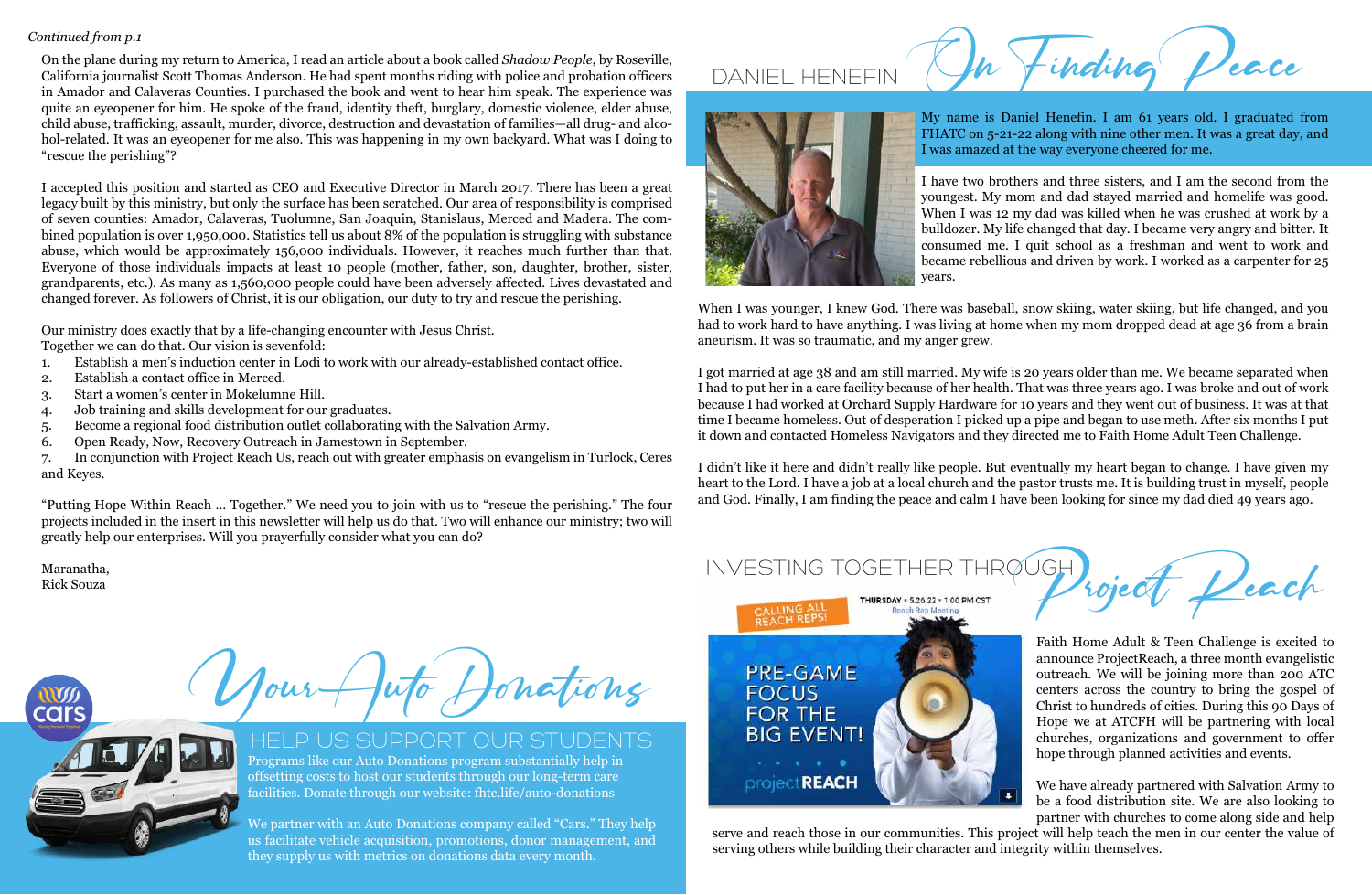HOW YOU CAN DONATE TO THE

ISION KITCHEN

# AT: \$150,000 **THEY ROOK PLAI** 3 89 196000 1 000 SEARCHES<br>SERLORDS - VREL PLA<br>SERRAND REAGEN **TTCHEN FLOOR PLAN**  $\mathbf{I}$

### HOW THIS WILL HELP OUR MINISTRY:

 $\mathbf{I}$ 

- Complete renovation and upgrade
- Over 32,850 meals served to students and staff each year
- Preparation for special events and graduations
- Preparing and serving meals to sponsors, donors, and families

# OUR VISION CHAPEL ED AT: \$100,000



### HOW THIS WILL HELP OUR MINISTRY:

- 15,600 classroom hours each year
- 1,825 morning chapel and worship services
- 300 study halls
- Staff and student special events and dinners

VISIT FHTC.LIFE/VISION-DINNER TO DONATE!